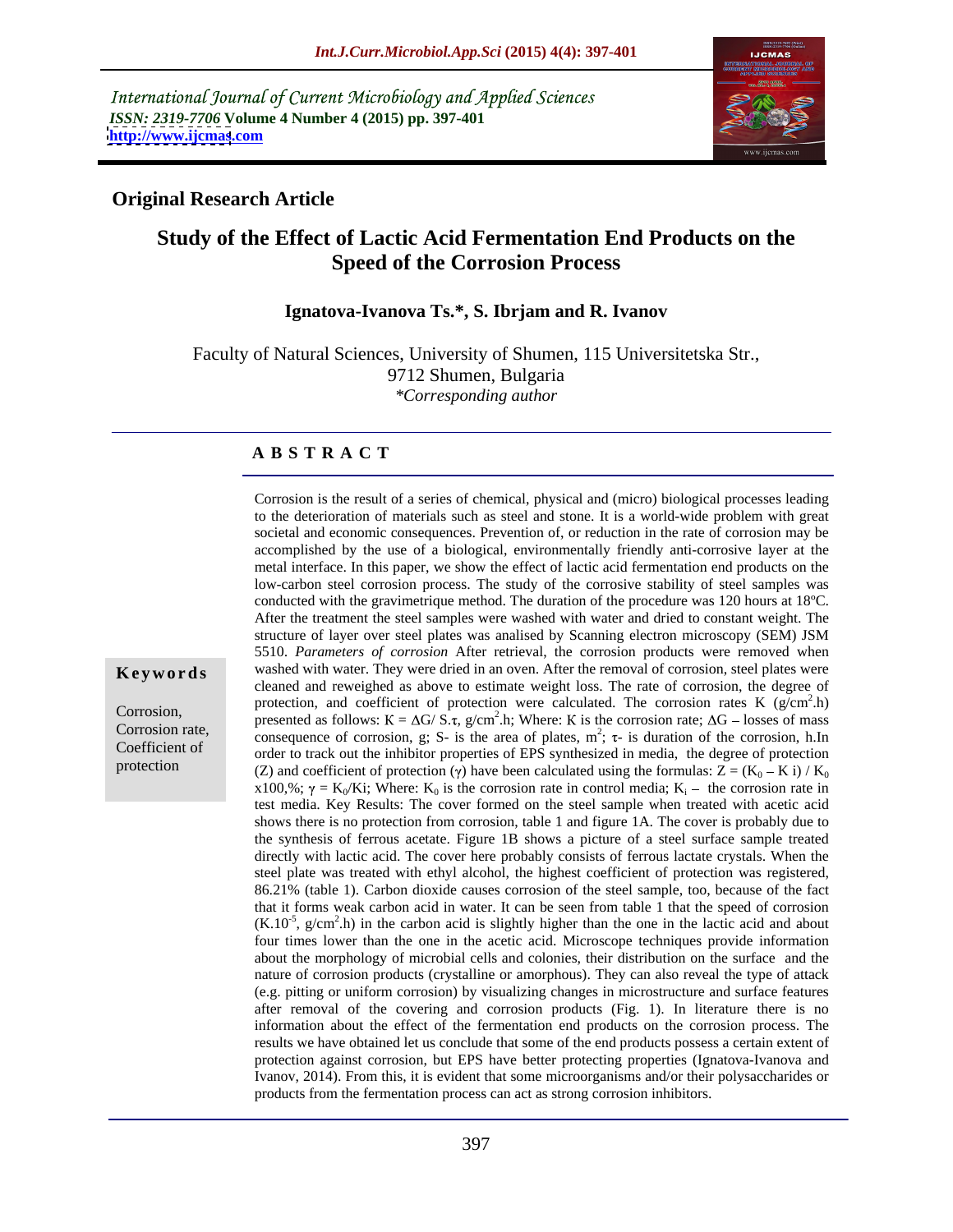Corrosion is the result of a series of chemical, physical and (micro) biological processes leading to the deterioration of materials such as steel and stone. It is a *delbrueckii K17, and L. delbrueckii K15* world-wide problem with great societal and economic consequences (Kip and van Veen, inhibitory properties. Moreover, mixture of 2015). Prevention of, or reduction in the rate 5% sucrose mixed with 5% maltose, or with of corrosion may be accomplished by the 5% lactose stimulated the formation of use of a biological, environmentally friendly anti-corrosive layer at the metal interface. In steel (Tsveteslava Veselinova Ignatovathe vast majority of ecosystems, be they associated with industrial plant (Costerton and Lashen, 1984), the natural environment (Allison and Sutherland, 1984), or animal acid fermentation end products on the low and plant infections (Costerton *et al.*, 1987), carbon steel corrosion process.<br>microbial cells grow in association with surfaces. Surface-associated growth leads to **Materials and Methods** the formation of biofilms, which can be defined as a consortium of microorganisms which are immobilized at a substratum samples was conducted with the surface and embedded in an organic polymer matrix of microbial origin (Marshall, 1992). <br>Attachment to a surface is thought to initiate a mm were treated with  $70\%$  C<sub>2</sub>H<sub>5</sub>OH, a cascade of physiological changes in the cells which leads, in part, to the overproduction of exopolymers (Allison and Sutherland, 1987; Davies and Geesey, weight of the samples was measured using<br>1995). These exopolymers not only analytical balances. The dimensions of the immobilise the cells on the colonised surface, but also facilitate the spatial arrangement of different species within a biofilm (Costerton *et al.,* 1994). Such interactions give the biofilm community metabolic and physiological capabilities which are not possible for the individual, unattached cells (Gilbert *et al.,* 1997). Very often biofilms are composed of mixed communities of microorganisms and their metabolic products (Allison, 1998). In our previous studies (Ignatova-Ivanova *et al.,* 2009; Ignatova-Ivanova *et al.,* 2011; The structure of layer over steel plates was Ignatova-Ivanova and Ivanov, 2013) was shown that at the presence of high concentration of lactose (5 to 15 %), high

**Introduction** concentration of sucrose 4%, and concentration of sucrose 4%, and concentration sucrose 4% and 2% maltose the strains *Lactobacillus delbrueckii B5, L. delbrueckii K27, L. delbrueckii B8, L. delbrueckii O43, L.delbrueckii K3, L.* synthesized exopolysaccharides which have inhibitory properties. Moreover, mixture of 5% sucrose mixed with 5% maltose, or with 5% lactose stimulated the formation of microbial biofilm inhibiting the corrosion of Ivanova and Radoslav Iliev Ivanov, 2014).

> In this paper, we show the effect of lactic carbon steel corrosion process.

## **Materials and Methods**

The study of the corrosive stability of steel samples was conducted with the gravimetrique method (Raychev *et al.,* 2002). Before use, steel panels  $(10 \times 4 \times 0.2)$ mm) were treated with  $70\%$  C<sub>2</sub>H<sub>5</sub>OH, washed with water and dried in an oven, cooled in a desiccator, weighed on a balance and kept in a desiccator unit used. The weight of the samples was measured using analytical balances. The dimensions of the samples were measured with micrometer. The steel plates are placed directly in the end products of the heterofermentative lactic acid fermentation, namely lactic acid, acetic acid, carbon dioxide (water saturated with carbon dioxide), and ethyl alcohol.

The duration of the procedure was 120 hours at 18ºC. After the treatment the steel samples were washed with water and dried to constant weight.

analised by Scanning electron microscopy (SEM) JSM 5510.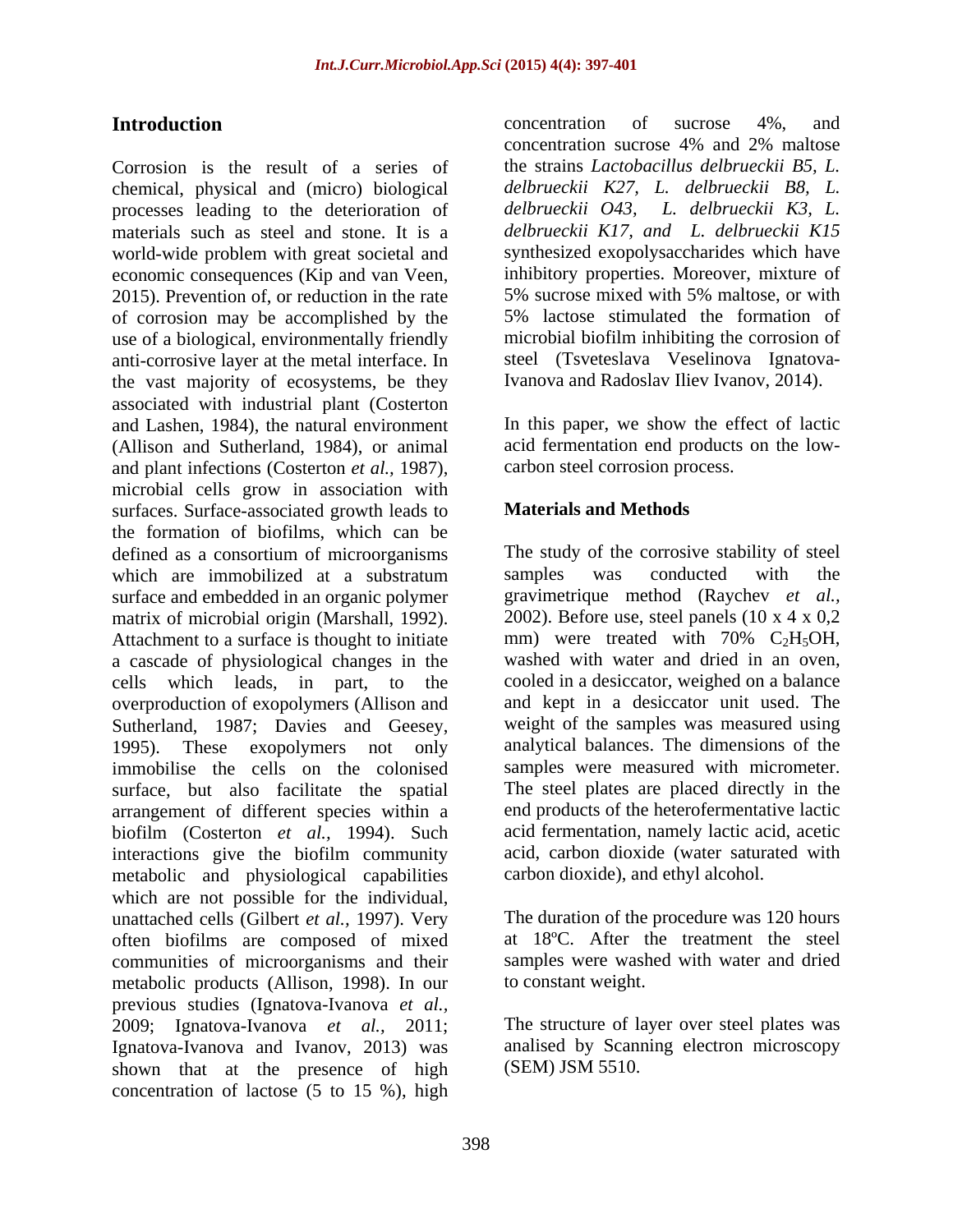*Parameters of corrosion* After retrieval, the there is no protection from corrosion (Table

protection, and coefficient of protection protection was registered, 86.21% (Table 1).

The corrosion rates K ( $g/cm<sup>2</sup>$ .h) presented as

of mass consequence of corrosion, g; S- is the area of plates,  $m^2$ ;  $\tau$ - is duration of the  $\tau$  is duration of the

In order to track out the inhibitor properties

Where:  $K_0$  is the corrosion rate in control media;  $K_i$  – the corrosion rate in test media

solutions of lactic acid 80%, acetic acid protector alcohol 96%. A steel plate put in freshly received results are presented in table 1. copy. corrosion rate by 95% (Ford *et al.*, 1988).

figure 1. The cover formed on the steel sample when treated with acetic acid shows

corrosion products were removed when 1 and Figure 1A). The cover is probably due washed with water. They were dried in an to the synthesis of ferrous acetate. Figure 1B oven. After the removal of corrosion, steel shows a picture of a steel surface sample plates were cleaned and reweighed as above treated directly with lactic acid. The cover to estimate weight loss. here probably consists of ferrous lactate The rate of corrosion, the degree of with ethyl alcohol, the highest coefficient of were calculated. Carbon dioxide causes corrosion of the steel  $2$ h) presented as sample, too, because of the fact that it forms follows:<br>
weak carbon acid in water. It can be seen<br>
from table 1 that the speed of corrosion<br>  $K = \Delta G / S.\tau, g/cm^2.h;$ <br>  $(K.10^{-5}, g/cm^2.h)$  in the carbon acid is <sup>2</sup>.h; (K.10<sup>-5</sup>, g/cm<sup>2</sup>.h) in the carbon acid is Where: K is the corrosion rate;  $\Delta G$  – losses and about four times lower than the one in crystals. When the steel plate was treated protection was registered, 86.21% (Table 1). weak carbon acid in water. It can be seen from table 1 that the speed of corrosion slightly higher than the one in the lactic acid the acetic acid.

corrosion, h. Microscope techniques provide information of EPS synthesized in media, the degree of and the nature of corrosion products protection (Z) and coefficient of protection (crystalline or amorphous). They can also (γ) have been calculated using the formulas: reveal the type of attack (e.g. pitting or  $Z = (K_0 - K i) / K_0 x 100$ ,%; microstructure and surface features after  $= K_0/Ki$ ; removal of the covering and corrosion about the morphology of microbial cells and colonies, their distribution on the surface uniform corrosion) by visualizing changes in products (Fig. 1).

the corrosion rate in test media In previous experiments we have shown the **Result and Discussion bacteria** on the speed of the corrosion The steel samples are placed directly in that LAB synthesize EPS which possess concentrated, carbon dioxide (water Veselinova Ignatova-Ivanova and Radoslav saturated with carbon dioxide), and ethyl Iliev Ivanov, 2014; Ignatova-Ivanova and distilled water is used as a control. The that of a polysaccharide producing culture The structure of the layer over the steel corrosion inhibitor with almost complete plates was analyzed by Scanning electron passivation of mild steel, reducing the effect of the biofilm created by lactic acid process (quotation). We have also shown properties, too (Tsveteslava Ivanov). A study similar to ours has shown Delta marina was found to act as a strong

The results from this procedure are shown in In literature there is no information about corrosion rate by 95% (Ford *et al.,* 1988). In literature there is no information about the effect of the fermentation end products on the corrosion process. The results we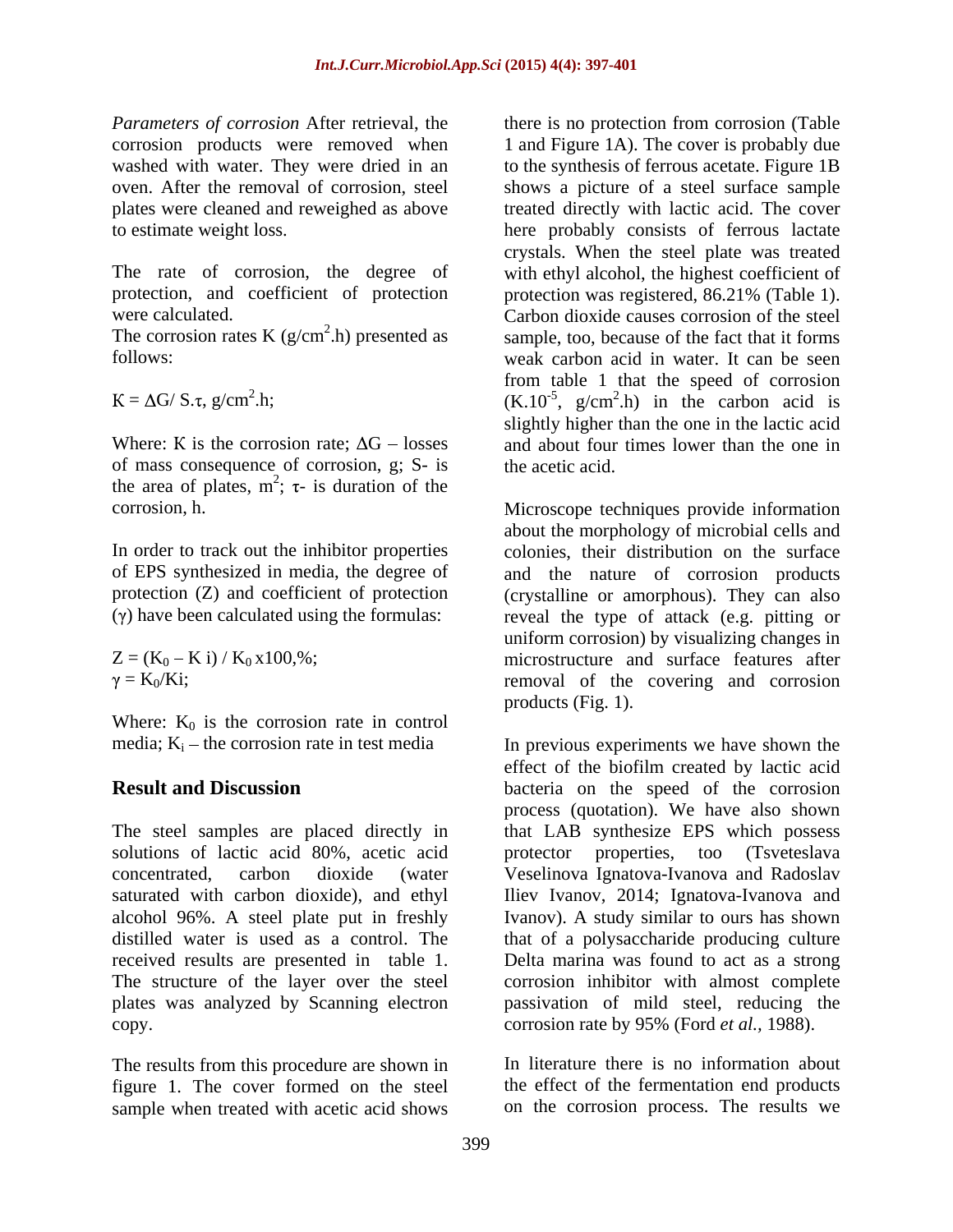better protecting properties (Ignatova-Ivanova and Ignatova-Ivanova, 2014). From

have obtained let us conclude that some of this, it is evident that some microorganisms the end products possess a certain extent of and/or their polysaccharides or products protection against corrosion, but EPS have from the fermentation process can act as a strong corrosion inhibitors.

| $\sim$ $\sim$ | <b>Solution</b>                | <b>1</b> K.10 <sup>-5</sup> , g/cm <sup>2</sup> .h | $\mathbf{Z}, \mathcal{V}_0$ |       |
|---------------|--------------------------------|----------------------------------------------------|-----------------------------|-------|
| sample        |                                |                                                    |                             |       |
|               | *Lactic acid                   | 0.50                                               | 13.80                       | 1.16  |
|               | *Acetic acid                   | $\cap$ $\cap$                                      |                             |       |
|               | Carbon dioxide                 | 0.53                                               | $\circ$ c<br>1 L L Z        | 1.09  |
|               | *Ethyl alcohol                 | 0.08                                               | - 86 S                      | $  -$ |
|               | contr<br>$\sim$ 0.11 $\mu$ 0.1 | 0.58<br>$\mathsf{v}.\mathsf{v}$                    |                             |       |

## **Table.1** Indicators of corrosion

\*The steel plates were photographed after washing; Results are mean ± SEM of three separate trails.

**Fig.2** Biofilm formed by the fermentation end products on the surface of mild steel, visualized using SEM. A) Acetic acid B) Lactic acid



### **Acknowledgement**

Support from the Research Fund of the Konstantin Preslavsky University of staining technique for attached bacteria Shumen (Project 08-266/10.03.2015, and its correlation to extracellular Department of Biology). carbohydrate production. Journal of

manuscript and approved for submission.

## **References**

- Allison, D.G. and Sutherland, I.W. 1984. A Microbiological Methods, 2, 93-99.
- **Author contributions** Allison, D.G. and Sutherland, I.W. 1987. All the authors have read the final adhesion of freshwater bacteria. The role of exopolysaccharides in adhesion of freshwater bacteria.